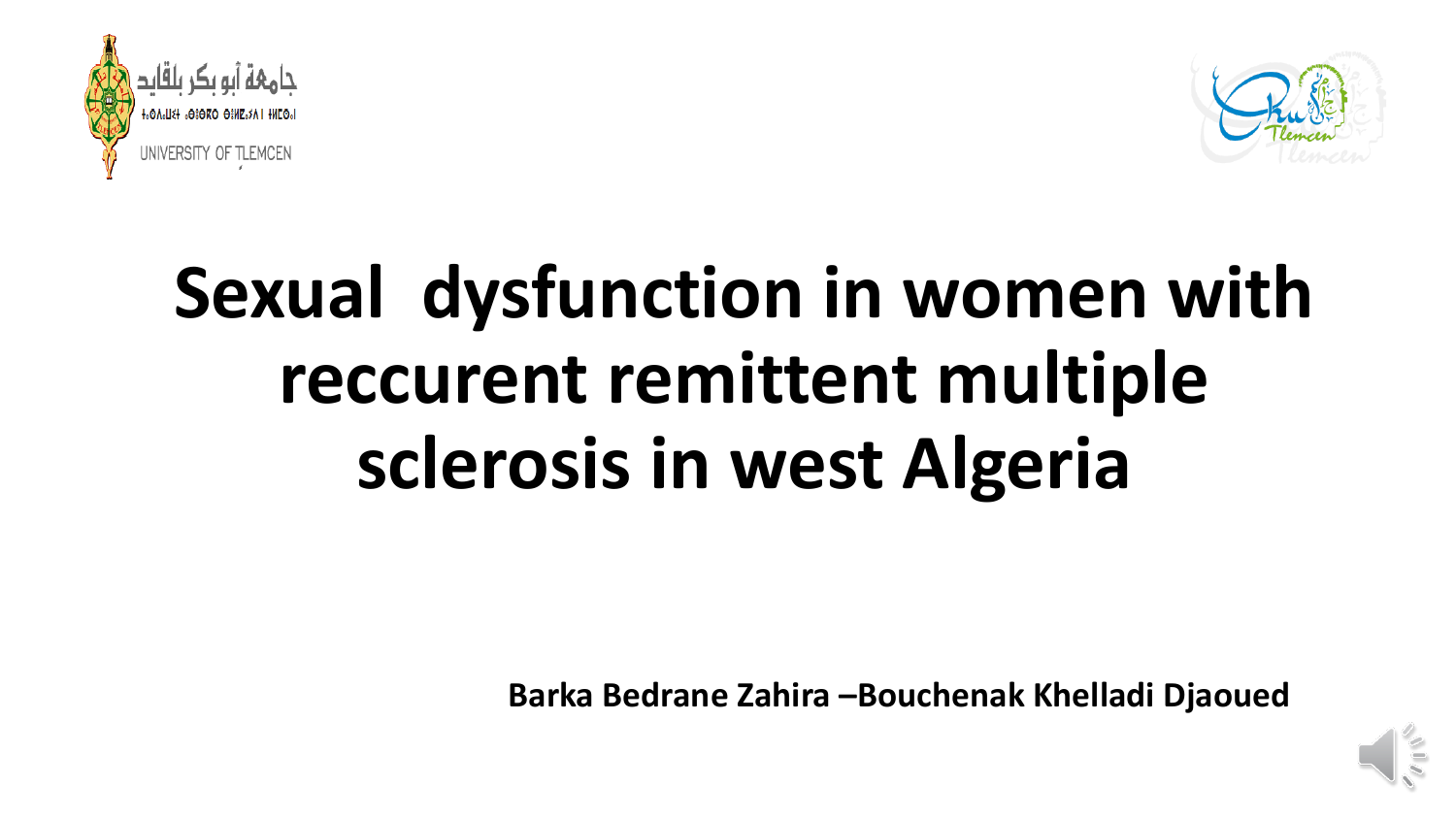# **NO CONFLICT OF INTEREST**

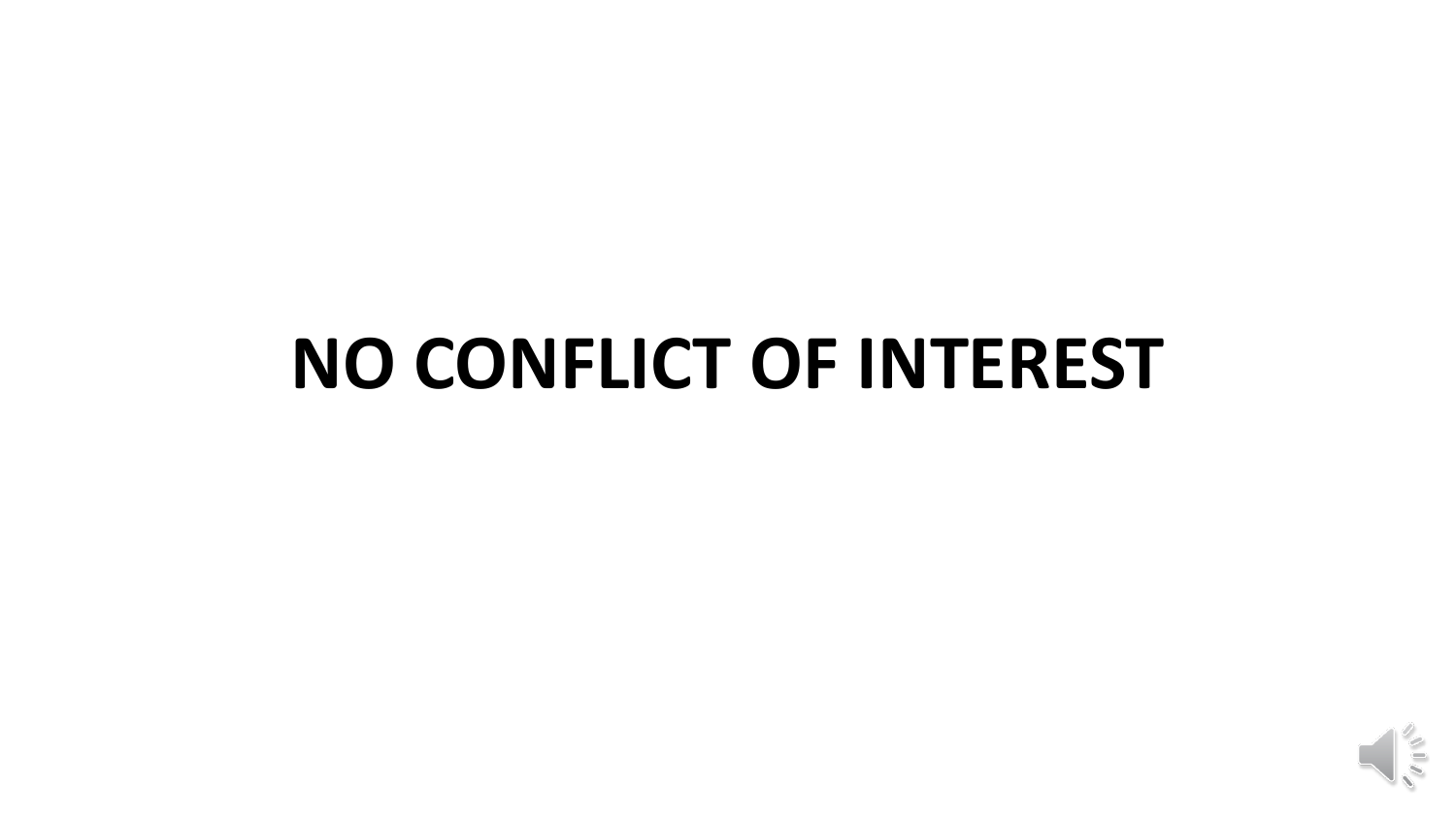#### **INTRODUCTION**

- Multiple sclerosis (MS) is a chronic, inflammatory, demyelinating, and neurodegenerative disease. It affects mostly women. Sexual disorders (SD) are common in multiple sclerosis (MS).
- Doctors often over look these taboo and potentially treatable signs, while their presence significantly alters patient's quality of life.

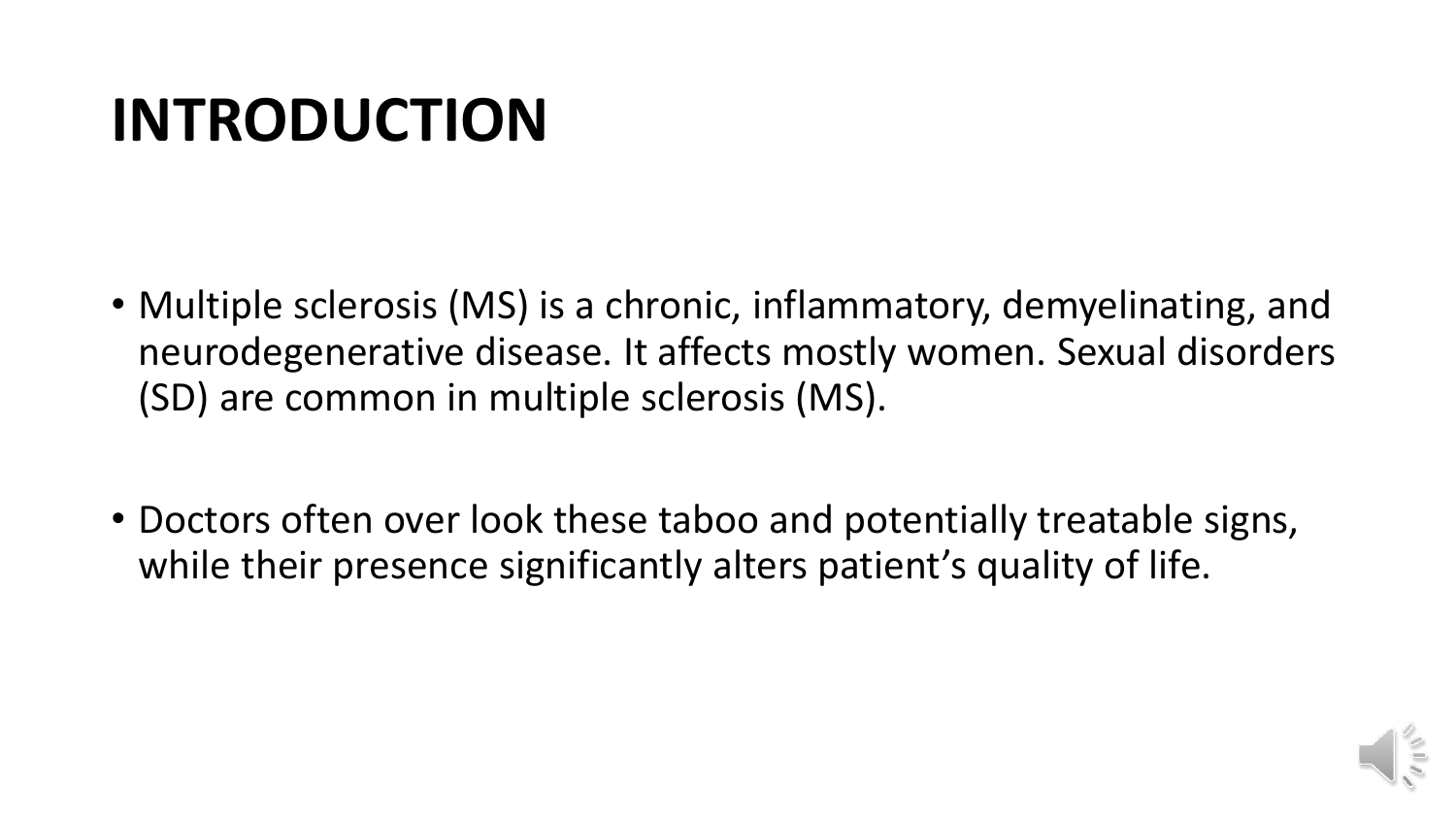#### **OBJECTIVES**

• Calculate prevalence of sexual disorders in MS patients attending Tlemcen University Hospital

• Determine relationship between SD disability, depression and fatigue.

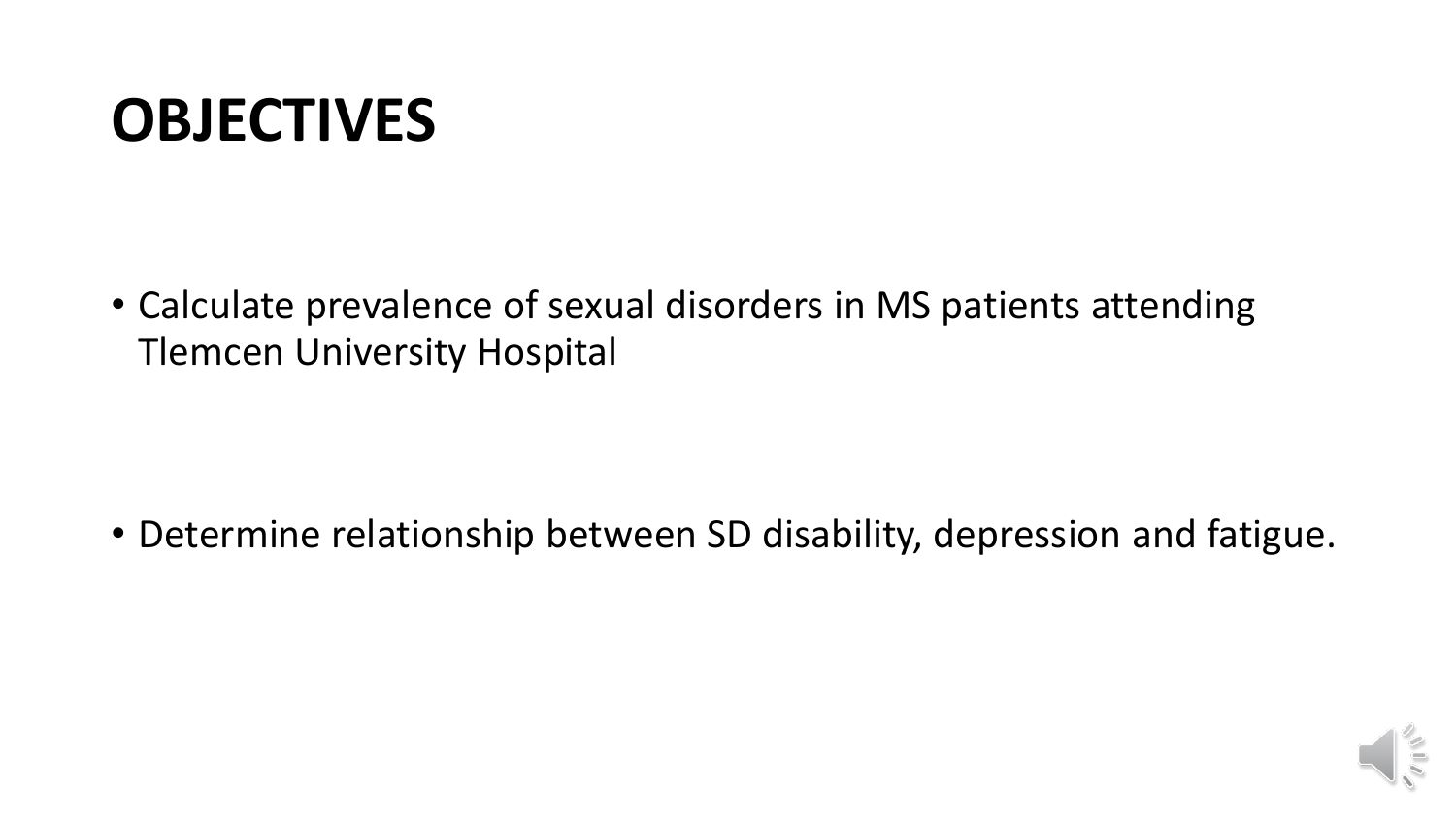## **PATIENTS AND METHODS**

- This is a descriptive study.
- All patients completed questionnaires including demographic data, questions about symptoms and signs of MS, Female Sexual Function Index (FSFI) for sexual performance, translated into French and Arabic
- Expanded disability status scale(EDSS)was used to assess disability, modified fatigue impact scale(MFIS) for fatigue, and Beck scale for depression .
- Exclusion criteria included active relapse, EDSS score equal or higher than 6.5, and current pregnancy.

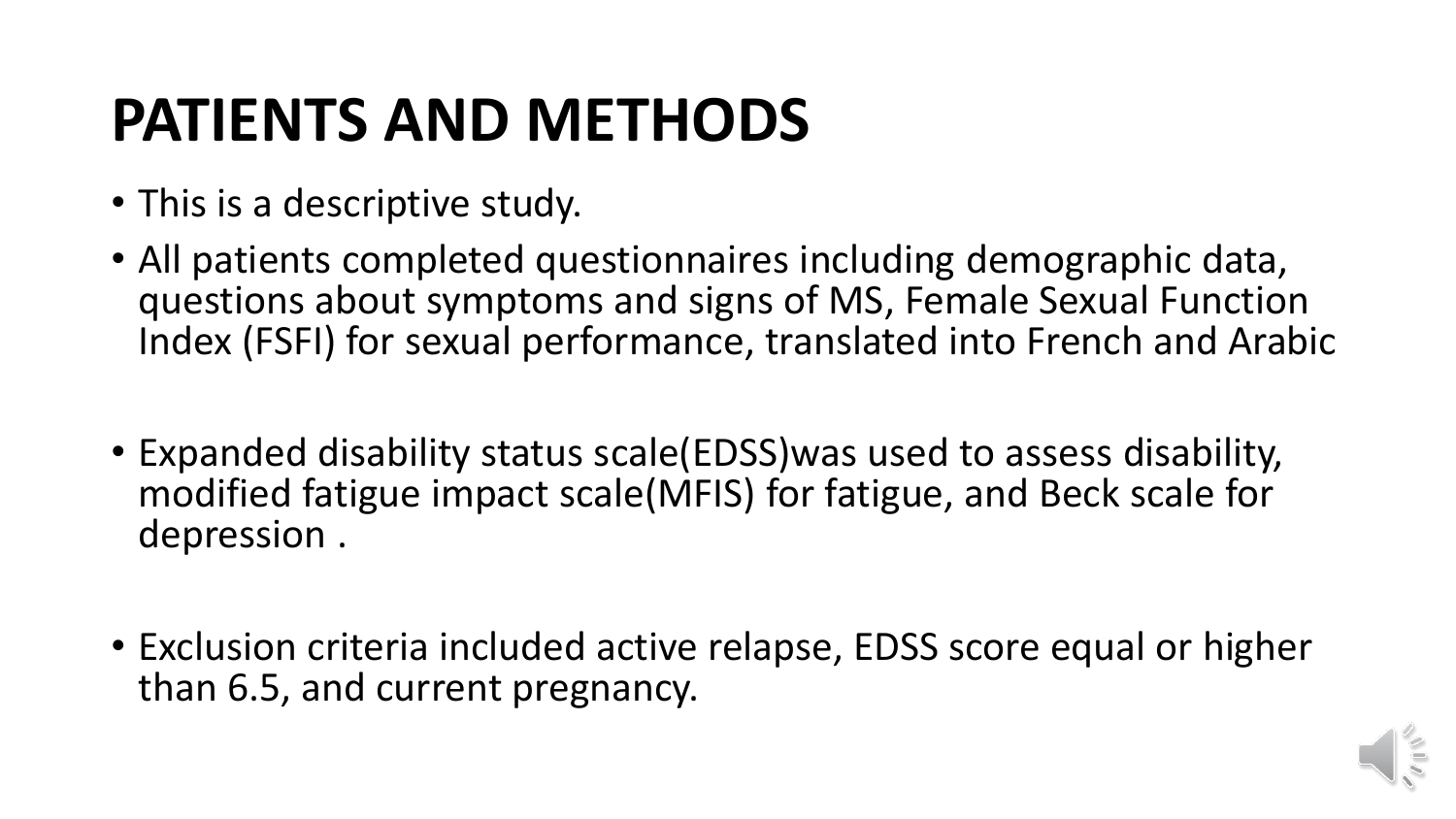• A subgroup 95 sexually active women was analyzed.SD occurred in 39 (41%) of the respondents .

| Variable                        | <b>Average</b>   | <b>Median</b>  | <b>Minimum</b> | <b>Maximum</b> |
|---------------------------------|------------------|----------------|----------------|----------------|
| Age(years)                      | $31.07 \pm 8.02$ | 30             | <b>18</b>      | 50             |
| Age at diagnosis (years)        | $24.25 \pm 6.57$ | 21             | 18             | 43             |
| <b>Disease duration (years)</b> | 7.87±5.38        | 5              | $\mathbf{1}$   | 25             |
| <b>EDSS</b>                     | $2.03 \pm 1.44$  | 2 <sup>1</sup> | $\mathbf 0$    | 5,5            |

**Table I :**Characteristics of MS patients

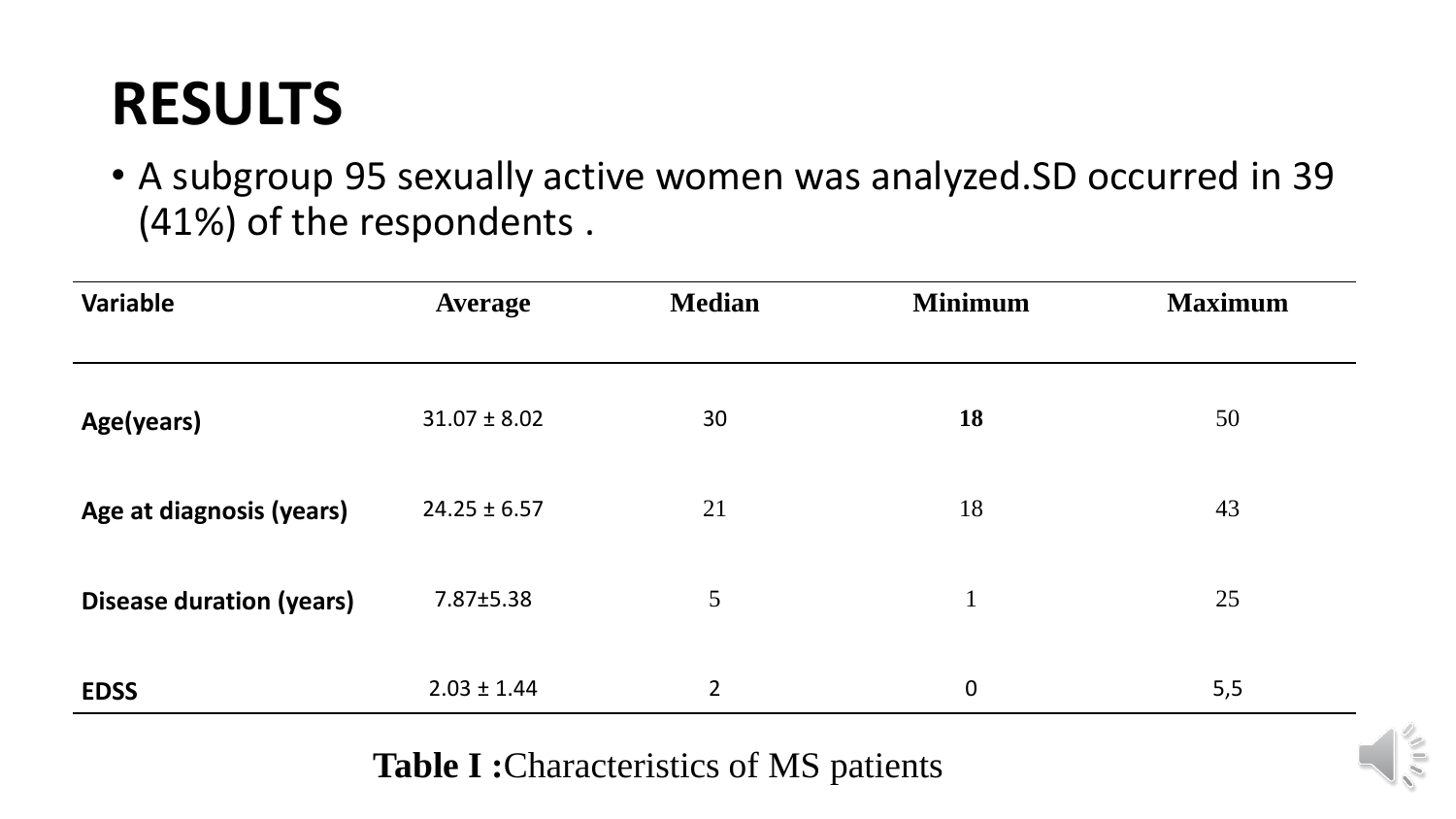|                       | <b>Rural</b>    | <b>Small town</b> | <b>Town</b>           |                 |
|-----------------------|-----------------|-------------------|-----------------------|-----------------|
|                       |                 |                   |                       |                 |
| Area of residence     | 8(20,5)         | 11(28,2)          | 20(51,2)              |                 |
|                       | <b>Single</b>   | <b>Married</b>    | <b>Separated</b>      | <b>Divorced</b> |
| <b>Marital status</b> | $\mathbf 0$     | 34(87,1)          | 4(10,2)               | 1(2,5)          |
|                       | Primary         | college           | secondary             | higher          |
| <b>Education</b>      | 3(7,6)          | 7(17,9)           | 14(35,8)              | 15(38,4)        |
|                       | <b>Employed</b> | <b>Unemployed</b> | <b>Maternal leave</b> | <b>Pension</b>  |
| <b>Occupation</b>     | 12(30,7)        | 17(43,5)          | 9(23)                 | 1(2,5)          |

**Table II :**Characteristics of MS patients (continued)

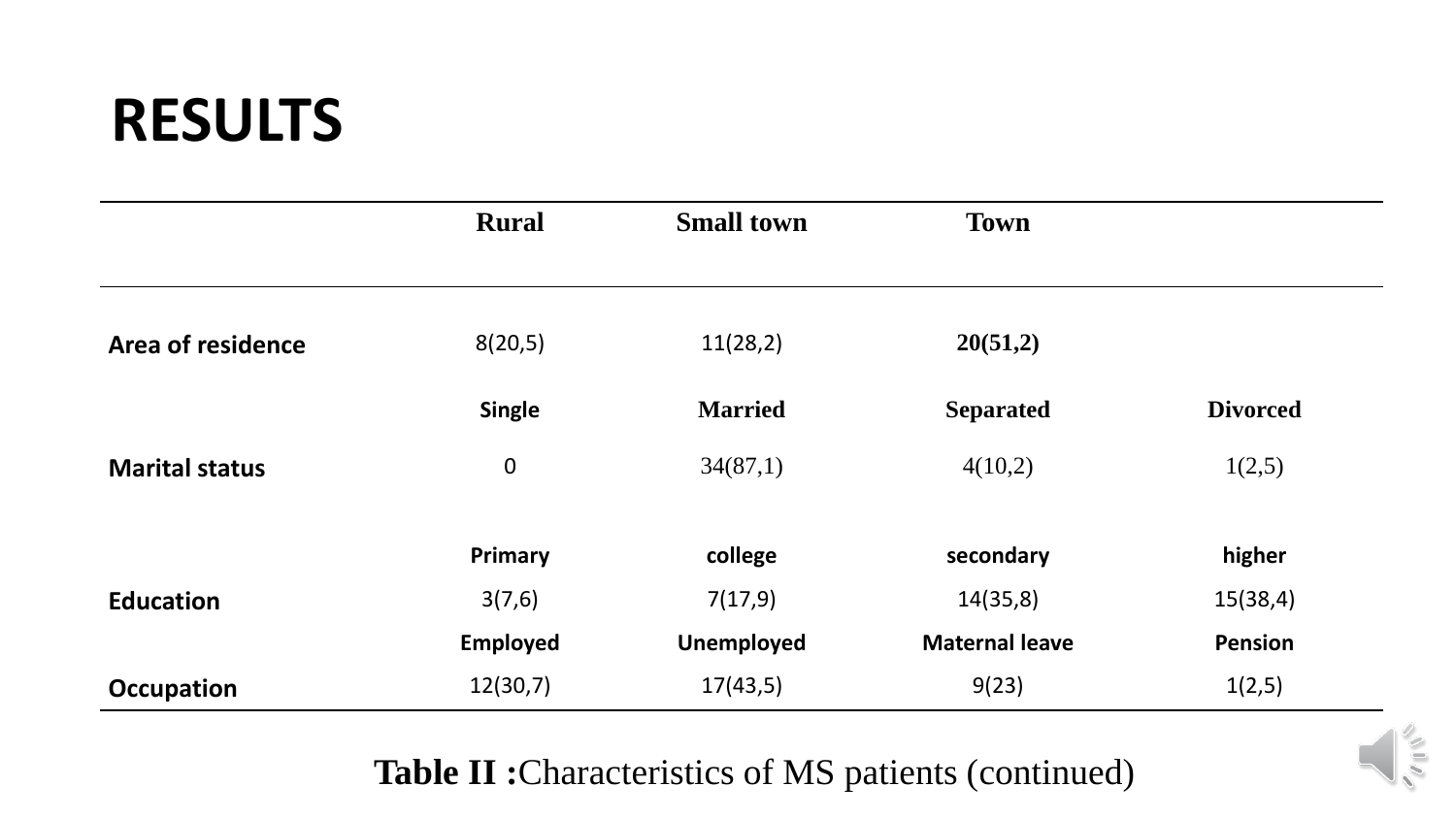#### **Graph 1:**Sexual dysfunction in Ms patients



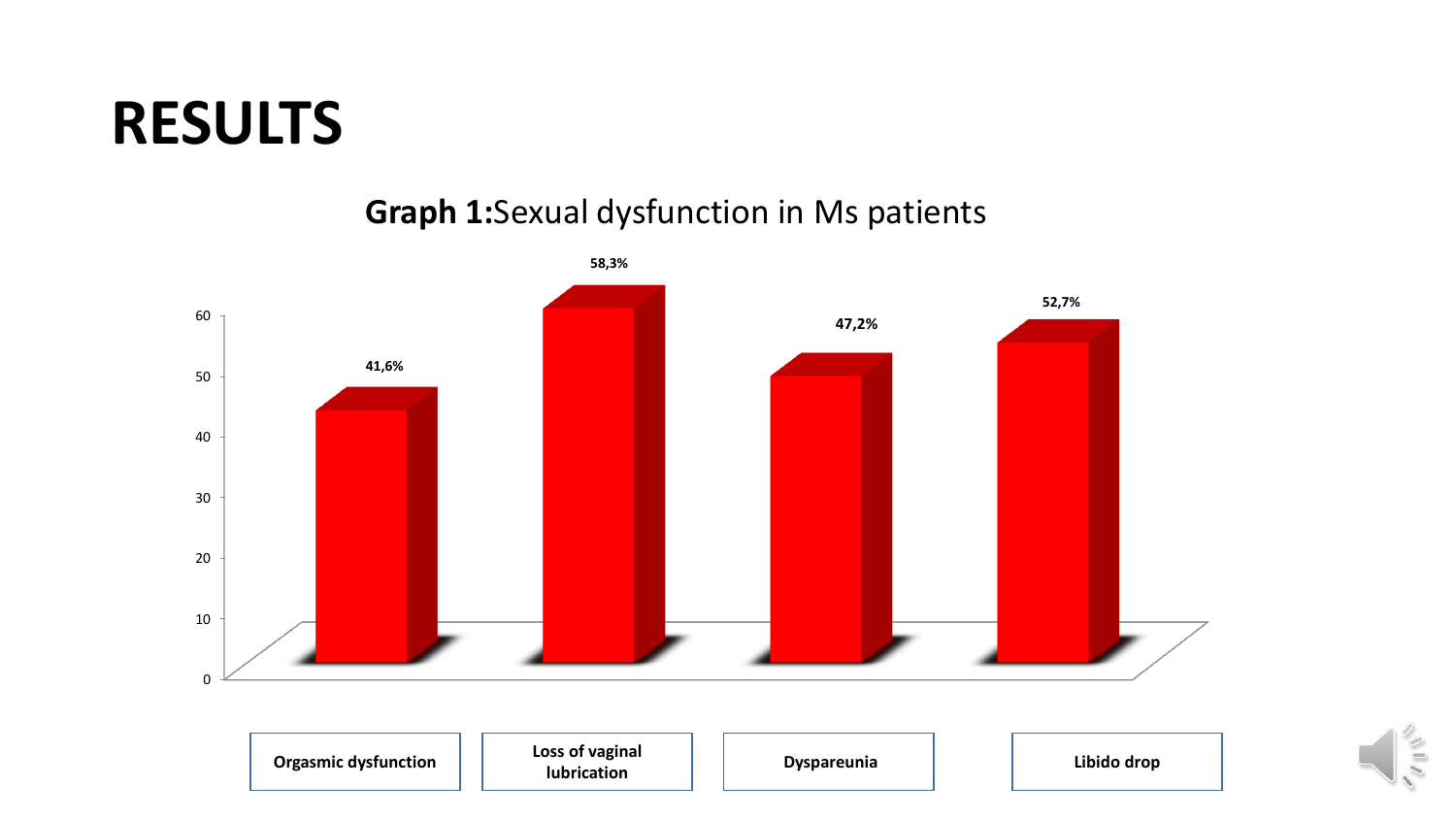|                        | <b>SD</b> present | <b>No SD present</b> | $\mathbf{p}$ |
|------------------------|-------------------|----------------------|--------------|
| <b>Marriage</b>        | 19(48,7)          | 15(38,4)             | 0,003        |
| Low education level    | 9(39.1)           | 8(13.9)              | 0,005        |
| <b>Rural residence</b> | 10(53,1)          | 11(19,1)             | 0,002        |
| <b>Depression</b>      | 14(35,8)          | 10(25,6)             | 0,000        |
| <b>Fatigue</b>         | 17(43,5)          | 18(46,1)             | 0,001        |
|                        |                   |                      |              |

**Table III :**Correlation between sexual dysfunction and characteristics of MS patients

 $\frac{1}{2}$